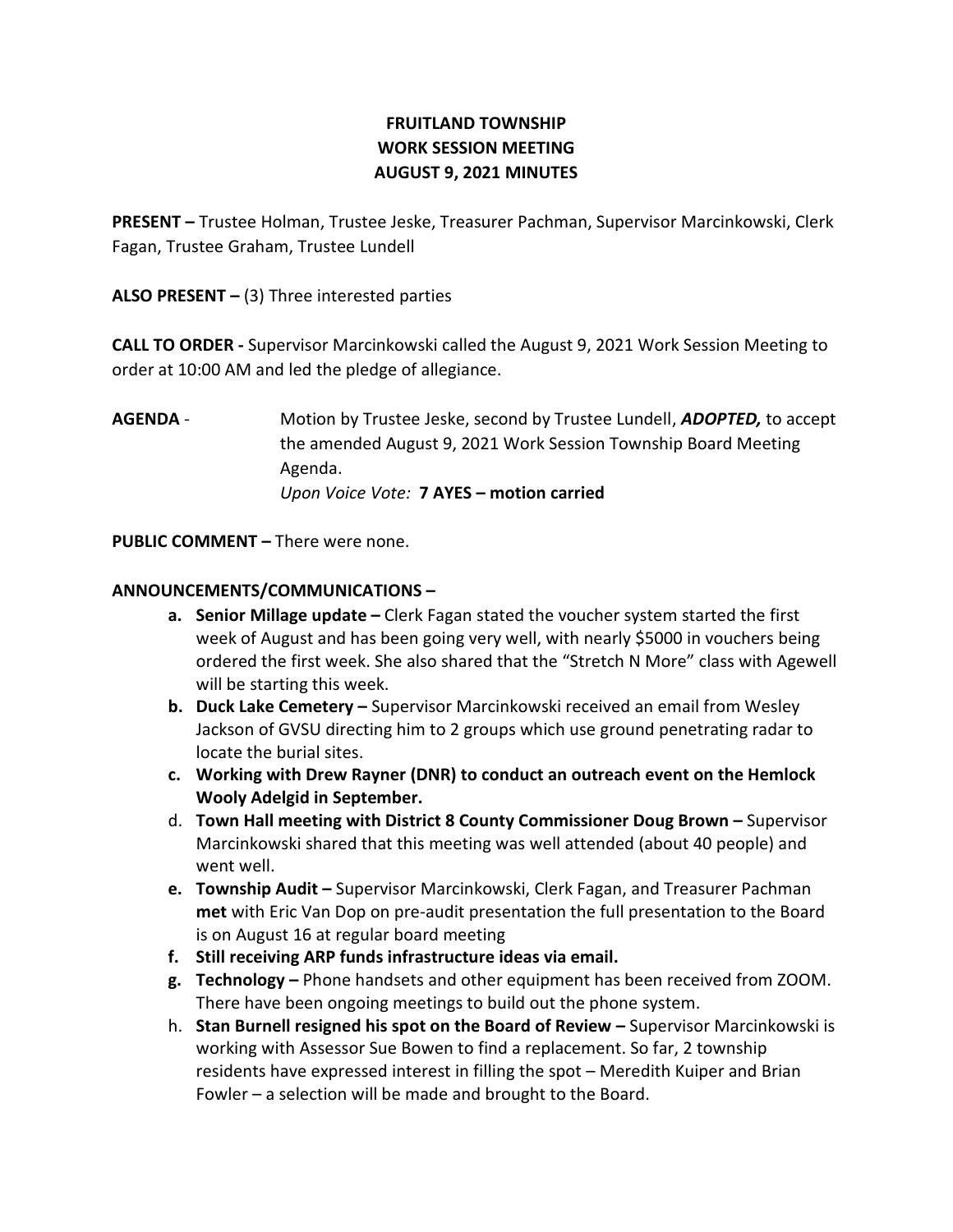### UNFINISHED BUSINESS –

- a. Sign samples from Jennifer Venema (Risk Management Tokio Marine) for the Duck Creek Natural Area and McMillan Rd. end stairs – Supervisor Marcinkowski shared sign suggestions from Jennifer Venema. He will order as necessary.
- b. Duck Creek Natural Area additional companies who can establish a scope of work for the Natural Area - Supervisor Marcinkowski is setting up meetings with additional companies.
- c. Technology
	- i. Township website update Clerk Fagan shared that she had a virtual meeting with the STG and they should have the "first draft" soon. She asked anyone that has pictures of the Township that could be useful for the website to send them to her via email.
- d. Ecology Station Resolution 2021-13 Property Exchange for Ecology Master Plan Supervisor Marcinkowski shared property information from Assessor Sue Bowen. Trustee Jeske asked that we poll the community on how they feel about the land swap and whether anyone opposes the township trading the land on Wabaningo. She thinks some residents might use that as hunting property. Board members also questioned the differences in value. Trustee Lundell suggested maybe only allowing a swap with the Wabaningo parcel and not including the Murray Rd parcel. Clerk Fagan suggested checking on the results of the survey sent by the Planning Commission last year to see if there were comments about the ecology station or the Wabaningo parcel. The Board chose to take no action at this time.
- e. McMillan Rd end stair removal Supervisor Marcinkowski stated that this is scheduled for the end of August and the insurance company will not cover the replacement of the stairs, due to it not being included on the policy prior to the damage. He also said that residents continue to call and email on status. They would like to have them replaced.
- f. Scenic Drive Road End
	- i. Consumers Energy invoices and information for pole, light and power pedestal installation – Supervisor Marcinkowski shared quotes from Consumers Energy for a total of \$165.00 for the necessary installation of a light. He is still working with James Konieczny on final camera pricing.
	- ii. Parking Area Lease and copy of resolution sent to Otterbacher and Craft for review.
- g. Ordinance NO. 50 Supervisor Marcinkowski will send the drafted ordinance to Attorney Even for review.
- h. 3905 Scenic Dr Attorney Even stated that the process server has been unable to serve Mr. Roberts, but they will continue to try. The court date has been delayed to August 19, 2021.
	- i.  $3321$  Scenic Dr Attorney Even stated the lawyer and estate have agreed to release the property but the mortgage company will also need to release the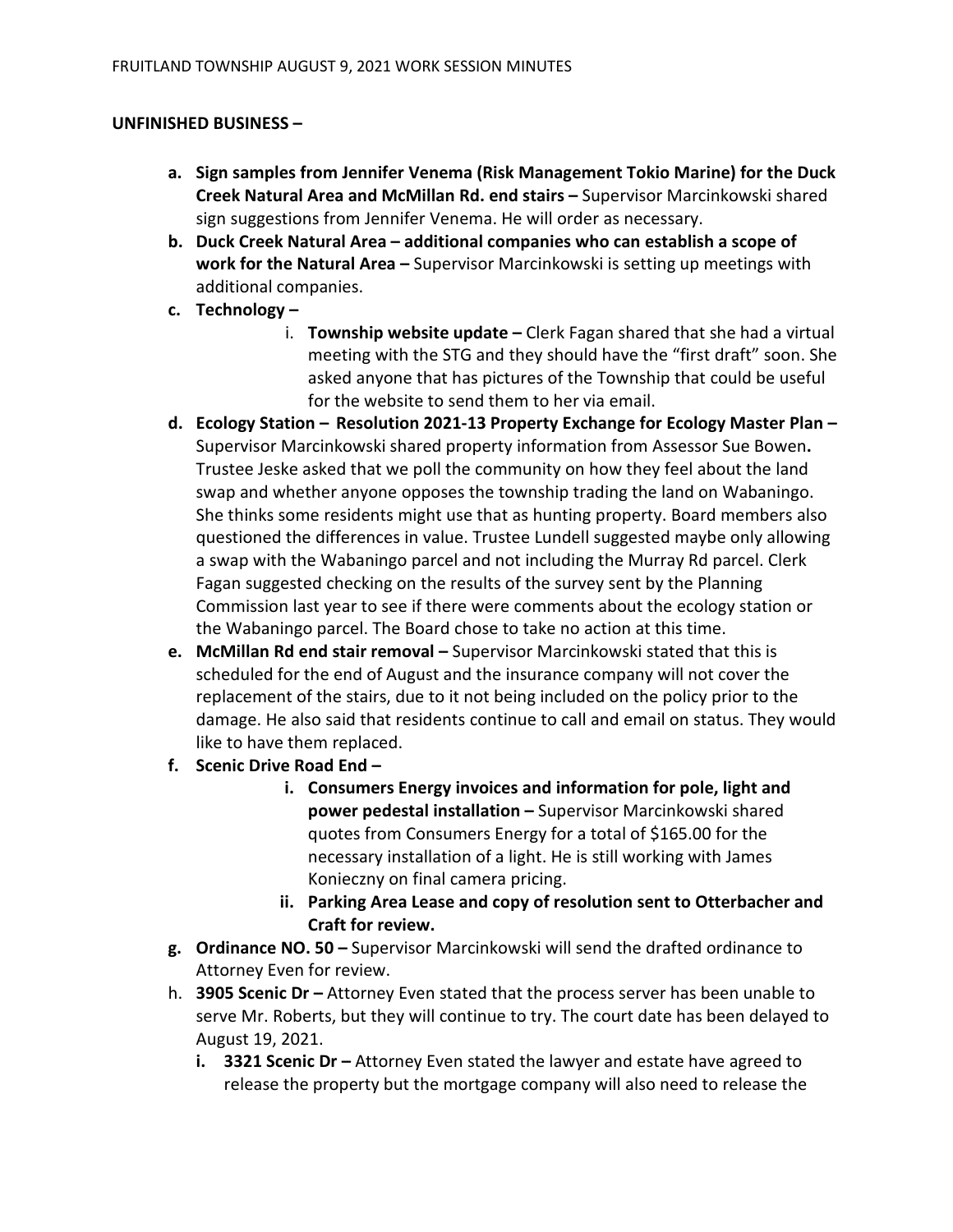property in order for it to be demolished. There will need to be further conversations on the costs of the demolition.

- j. White Lake Drive Road End Supervisor Marcinkowski shared that he met with some of the neighboring property owners, as well as Tim Demumbrum. Some of the property owners may be willing to look at a land swap to allow Fruitland Township to be able to improve the road end.
- k. Duck Creek Natural Area Signage The Board reviewed an updated draft for the Duck Creek Natural Area. The Board would like to see our actual logo at the top of the sign.
- l. Gagnon A "Cease and Desist" letter was sent to Sam Gagnon in reference to operating a commercial business at 4565 Lorenson Rd.
- m. Glaser A "Cease and Desist" letter was sent to property owners Glenn Jr. and Lynn Glaser regarding the camper being parked at occupied at 4451 Park St.
- n. Tanis A letter was sent to Lee Tanis regarding ongoing ordinance violations at 4344 Park St. Supervisor Marcinkowski and Building Inspector Val Jensen are planning to walk the property soon and will issue a citation if the work is not being completed.

### NEW BUSINESS –

- a. Park and Recreation Commission update Chairman Herb Huch provided updates from the Parks and Recreation Commission. He shared that the flag and light for the flag pole have been received, and he wants to have all of the portions of the flag system inspected and updated as needed. The scoreboard has also been ordered but may not arrive in time for the end of this season. The Parks and Recreation Commission has discussed budget amendments to finish some stump grinding and moving some benches. When questioned by the Board he stated there was some forward motion on the Master Plan, and that he plans to look into it further after Labor Day. He also shared that the Parks and Recreation Commission did vote to gather quotes to have an outside organization review the Master Plan.
- b. Kathy Buress Fruitland Engaged Campaign
- c. Food Truck request to park on Scenic Drive
- d. Brush chipping at Ecology Station Supervisor Marcinkowski stated that the brush pile at the Ecology Station was in need of grinding which will cost around \$5,000 with White Lake Excavating. Clerk Fagan shared that this has been done in previous years for the same amount.

PUBLIC COMMENT – There were none.

BOARD COMMENTS/DISCUSSION – Trustee Graham inquired about the status of the boy scout that emailed earlier this year about the cemetery project he had planned for his scout project – Supervisor Marcinkowski said that he had spoken with the young man and the planning will begin in the Fall. Trustee Jeske inquired about future plans for Gypsy Moths and Supervisor Marcinkowski stated that he continues to get updates from the county and the planning for